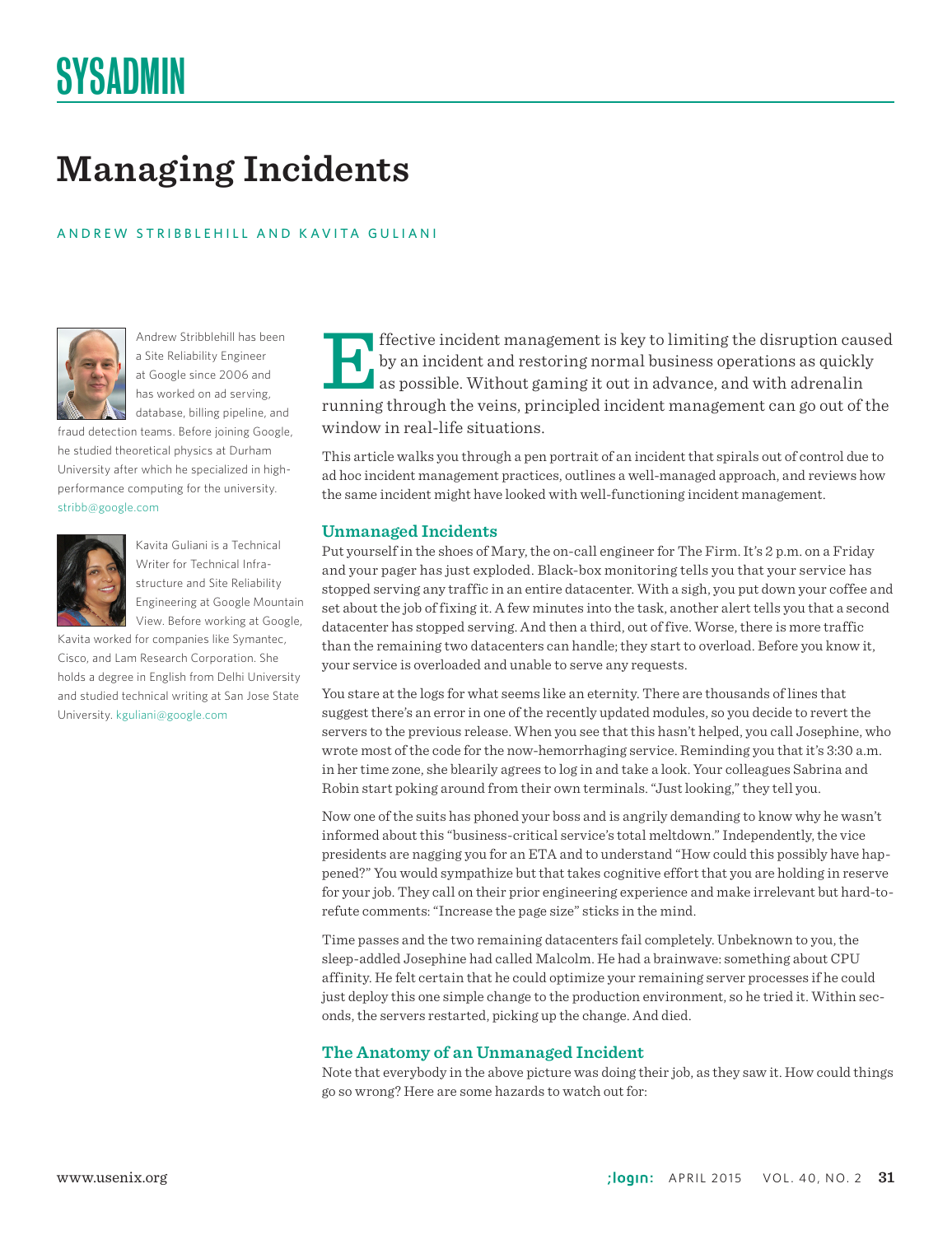# *Sharp Focus on the Technical Problem*

We tend to hire people like Mary for their technical prowess. So it's unsurprising that she was busy making operational changes to the system, trying valiantly to solve the problem. She wasn't in a position to think about how to mitigate the problem: the technical task at hand was overwhelming.

#### *Poor Communication*

For the same reason, she was far too busy to communicate clearly. Nobody knew what others were doing. Business leaders were angered; customers frustrated; the would-be volunteers switched off or, at any rate, were not used effectively.

#### *Freelancing*

Malcolm was making changes to the system with the best of intentions. But Malcolm hadn't coordinated his actions with anyone, perhaps because no one, not even Mary, was actually in charge of troubleshooting. Whatever the case, his changes made a bad situation far worse.

#### **Elements of Incident-Management Process**

Incident-management skills and practices exist to channel the energies of enthusiastic individuals. Google's incident-management system is based on the Incident Command System [1], known for its clarity and scalability.

A well-designed incident-management process has the following features:

#### *Recursive Separation of Responsibilities*

It's important to make sure that everybody involved in the incident knows their role and doesn't stray onto someone else's turf. Somewhat counterintuitively, this allows people more autonomy than they might otherwise have since they need not secondguess their colleagues.

If the load on a given member becomes excessive, they need to ask the planning lead for more staff, then delegate work, up to and including the creation of sub-incidents. Less extreme delegation involves role leaders factoring out noisy components to colleagues who report high-level information back up to them.

There are several distinct roles that are both easy to identify and sufficiently separable that they can be worked on by different people:

**Incident Command:** The incident commander holds the high-level state about the incident. They structure the incident response task force, assigning responsibilities according to the need. De facto, they hold all positions that they have not delegated. If appropriate, they can suggest ways around problems to Ops, thus helping them to avoid fixating on unhelpful parts of the problem space.

**Operational Work:** The Ops lead works with the incident commander to respond to the incident by applying operational tools to the task at hand.

**Communication:** People filling this role are to be the public face of the incident-response task force. They might take on the synopsis-writing component of maintaining the incident document; they almost certainly send emails periodically to keep others aware of the progress made.

**Planning:** Dealing with longer-term issues than Ops, people in the Planning role support Ops, match offers of support with roles, file bugs, and track how the system has diverged from the norm so that it can be reverted once the trouble is over.

#### *A Recognized Command Post*

Interested parties need to understand where they can interact with the incident commander. In many situations, taking the incident task force members into a known room is effective; scrawl "War Room" on the door if that helps. Others may prefer to remain at their desk but keep a weather eye on email and IRC.

We have found IRC to be a huge boon in incident response. It is very reliable and can be used as a log to scroll back through, which is invaluable in keeping detailed state changes in mind. We've written bots that log the traffic (helpful for postmortem analysis) and others that report interesting events such as alerts to the channel. IRC is also a convenient medium over which geographically distributed teams can coordinate.

#### *Live Incident State Document*

The most important responsibility of the incident commander is to keep a living incident document. This can be in a wiki but it helps if it's editable by several people concurrently. Most teams at Google use Google Docs for this, although Google Docs SREs use Google Sites: after all, depending on the software you are trying to fix as part of your incident-management system is unlikely to end well.

See Appendix 1 for a sample incident document. They can be messy but they must be functional, so be sure to make a template first so that it's easy to start your incident documents. Keep the most important information at the top. Retain them for postmortem analysis and, if necessary, meta-analysis.

#### *Clear, Live Handoff*

It's essential that the post of incident commander be clearly handed off at the end of the working day. If outgoing and new people are not both in the same location, a simple and safe way is to update the new incident commander over the phone or video call. Once the new incident commander is fully apprised, the outgoing commander should explicitly make the handoff ("You're now the incident commander; okay?") and not leave the call until there is firm acknowledgment.